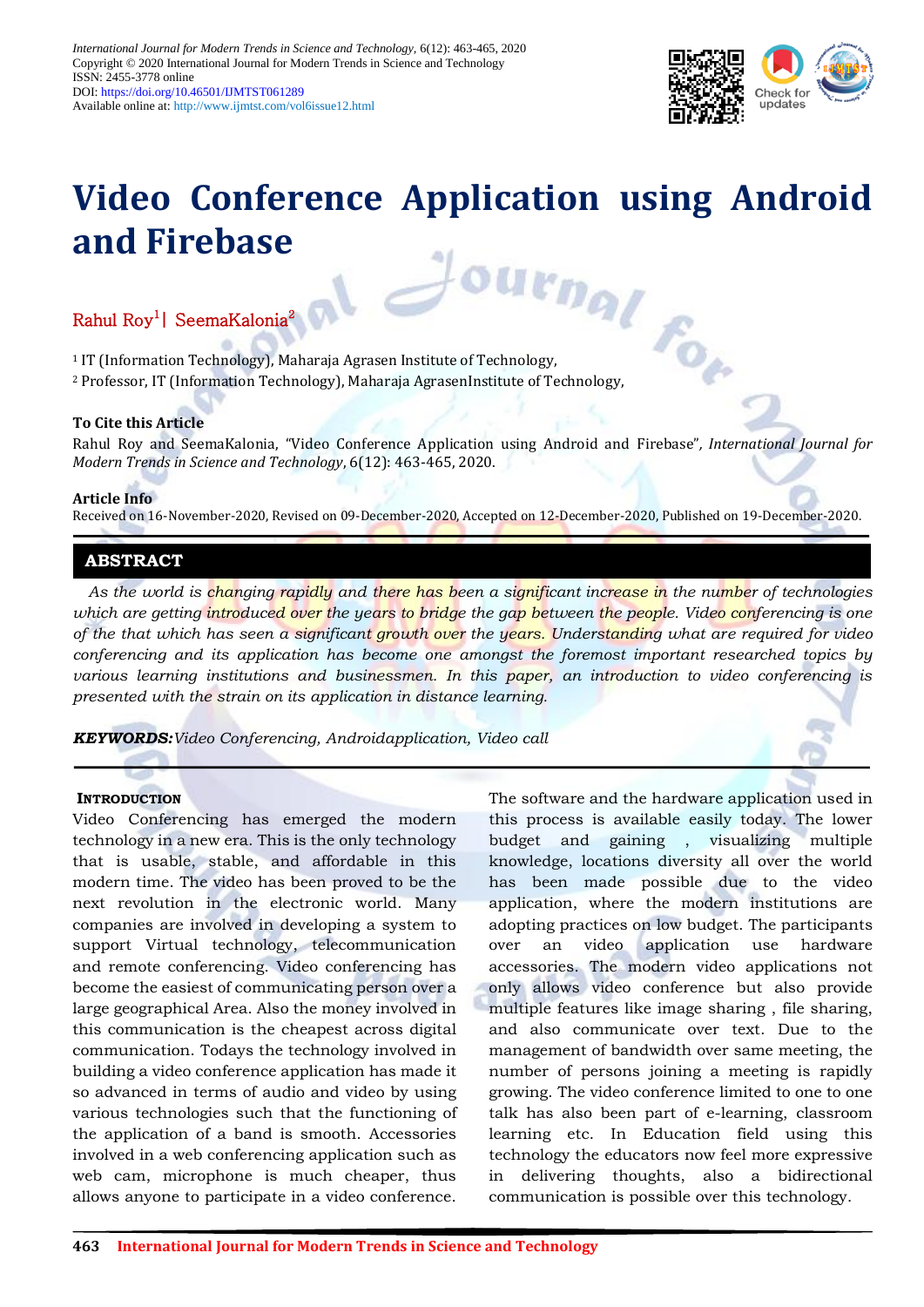#### **VIDEO CONFERENCING**

Video conferencing is a way of communicating between two persons, over a physical medium where they share their audio, video are share over by converting these in digital signals and then transmitting over a medium. The video application allows a person to share not only his thoughts to a person, but also the expressions are also share and communicated. The application uses various hardware and software technologies. A video conference is connected at two or more locations using video application. The communication over two persons or more can happen over a home, studio, office anywhere via the hardware application that provides us the facility to join over that conference. The modern tech video applications are supported over low graded phones, 3rd generation phones, laptops, etc. These applications are also supported on a device that lacks the modern world disciplinarians. Besides all the audio and video these applications are designed to share texts, files and other stuffs designed and displayed on whiteboard

2.1. Components of Video Conference Videoconferencing has three essential components: • The Hardware.

• The intermediate network that carries the signals between sites.

• The conference environment or room.

2.1.1. The Hardware Basic equipment required for a video conference session include a camera, microphone, a video conferencing unit, display unit, and audio system (JNT Association, 2007; Alan, 2009). Camera – A device used to capture images and convert them into an electrical signal. Location of the camera must be ideal to permit for realistic eye-contact. Also, good quality and functionality of the cameras should be ready to provide a sharper, more colorful image, with less visual noise. Microphone – Microphones utilized in VC are usually very sensitive and will be placed faraway from equipment's like projectors which may produce some ground noise. Video Conferencing Unit – The VC unit usually referred because the codec coder / Decoder) accepts the vision and sound signals (video and audio) and processes them into a acceptable format for transmission through the network to the remote site. The Decoder does the reverse at the receiving end: it accepts the digital signals from the remote site over the network and decodes or converts these into video and audio. Eventually this audio and

video are fed to a display unit and speaker to display the images and reproduce the sound from the remote site respectively. Display Unit – A display unit are often either a TV unit or a projector projecting onto a surface. The display unit is connected onto the codec. Audio System – an honest sound system is right for video conferencing. Sometimes, TV speakers are used but usually (i.e. classroom, boardrooms, etc.), an honest sound system with mixer, amplifier and speakers could be required.

2.1.2.

Today, the Network Video conferencing technology is working across different internet protocol (IP) networks and integrated system digital Network (ISDN). With these vast networks, videoconferencing has the capability for connecting worldwide audiences. With IP transmission, the results are often variable because the videoconference data has got to compete with other computing data. ISDN guarantees connections at the chosen quality, giving more reliable conferences, but as call charges are levied it's also costlier than IP. A simple video conference are often initiated with as low as 384 kbps with 30 frames of video per second real-time.

2.1.3. The Conference Environment Lighting is a simple thanks to improve picture quality. If the space isn't specially built or equipped for video Conferencing, it's probable that there aren't enough lights to supply the optimum quality for the video Conference cameras. The result's a flickering visual noise seen especially when the cameras are zoomed in (Sami, 2008). Another result is a lack of color saturation. Thus proper lightning is a simple thanks to improve video quality. Also, the space should be acoustically designed to avoid the echo. 2.2. Benefits of Video Conferencing

• Sharing of presentations

• It allows instant, full-duplex two way communication of content; verbal, pictorial objects etc.

• Greater access to experts/specialists (nationally and internationally)

• More productive use of your time (eliminates wasted travel time) and significant travel cost savings.

• It reduces environmental impact through less travel and reduced pressure, stress and fatigue from Travel.

• Facilitating short notice meetings between individuals in distant locations thus decisions are often made more quickly.